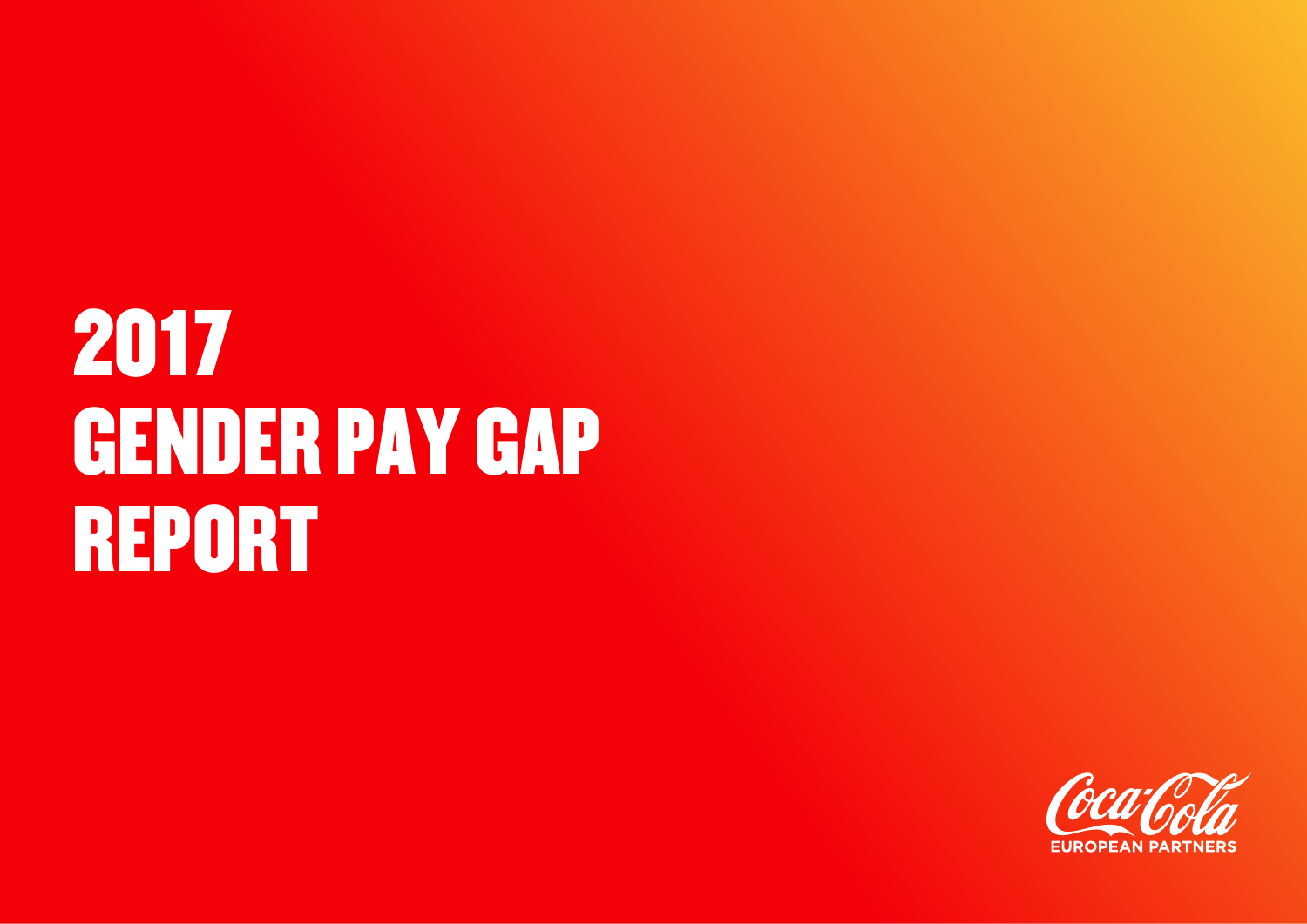# COCA-COLA EUROPEAN PARTNERS GB LTD GENDER PAY GAP REPORT 2017

**As part of our commitment to build an inclusive and diverse business, we have been tracking gender pay for many years across our European operations and that information is publicly available through our stakeholder [progress report.](https://www.ccep.com/system/file_resources/2031/stakeholder-progress-report-2016.pdf)**

We are committed to fostering an inclusive environment and promoting equal opportunities for all. The Senior Leadership Team of our business in Great Britain, along with our Corporate Diversity & Inclusion Council, has developed a detailed action plan outlining how we will build a more inclusive culture with a key focus on gender balance. In particular, we have made a commitment that women will hold at least 50% of management positions in our business in Great Britain by 2025. Today, women hold 35% of these roles.

Under UK legislation that came into force in April 2017, businesses with more than 250 employees are required to publish data about their gender pay gap by April 2018, and this report reflects the calculations required under this UK legislation for Coca-Cola European Partners (CCEP) GB Ltd. The gender pay gap relates to differences in average male and female pay within an organisation and does not compare the pay received by men and women for doing the same or equivalent work (known as equal pay).

### WE HAVE CALCULATED OUR GENDER PAY GAP IN LINE WITH THE NEW UK REGULATIONS AND, BASED ON THAT METHODOLOGY, THESE ARE THE HEADLINE RESULTS FOR OUR BUSINESS IN GREAT BRITAIN:



Figures as of 5th April 2017

*A positive percentage figure represents female employees having lower pay or bonuses than male employees. A negative percentage figure represents female employees having higher pay or bonuses than male employees. Mean is commonly known as "average"; the*  mean gender pay gap is the difference in the average hourly pay for female employees within a company compared to that of male<br>employees. Median represents the middle point of a population; in the case of gender pay gap, t *a company and all the men. Statisticians prefer to use median data to find the average gender pay gap because this data point is not affected by extreme values such as changes in the earnings of small numbers of high earners.*

# THE PROPORTION OF FEMALE AND MALE CCEP GB EMPLOYEES RECEIVING A BONUS PAYMENT:

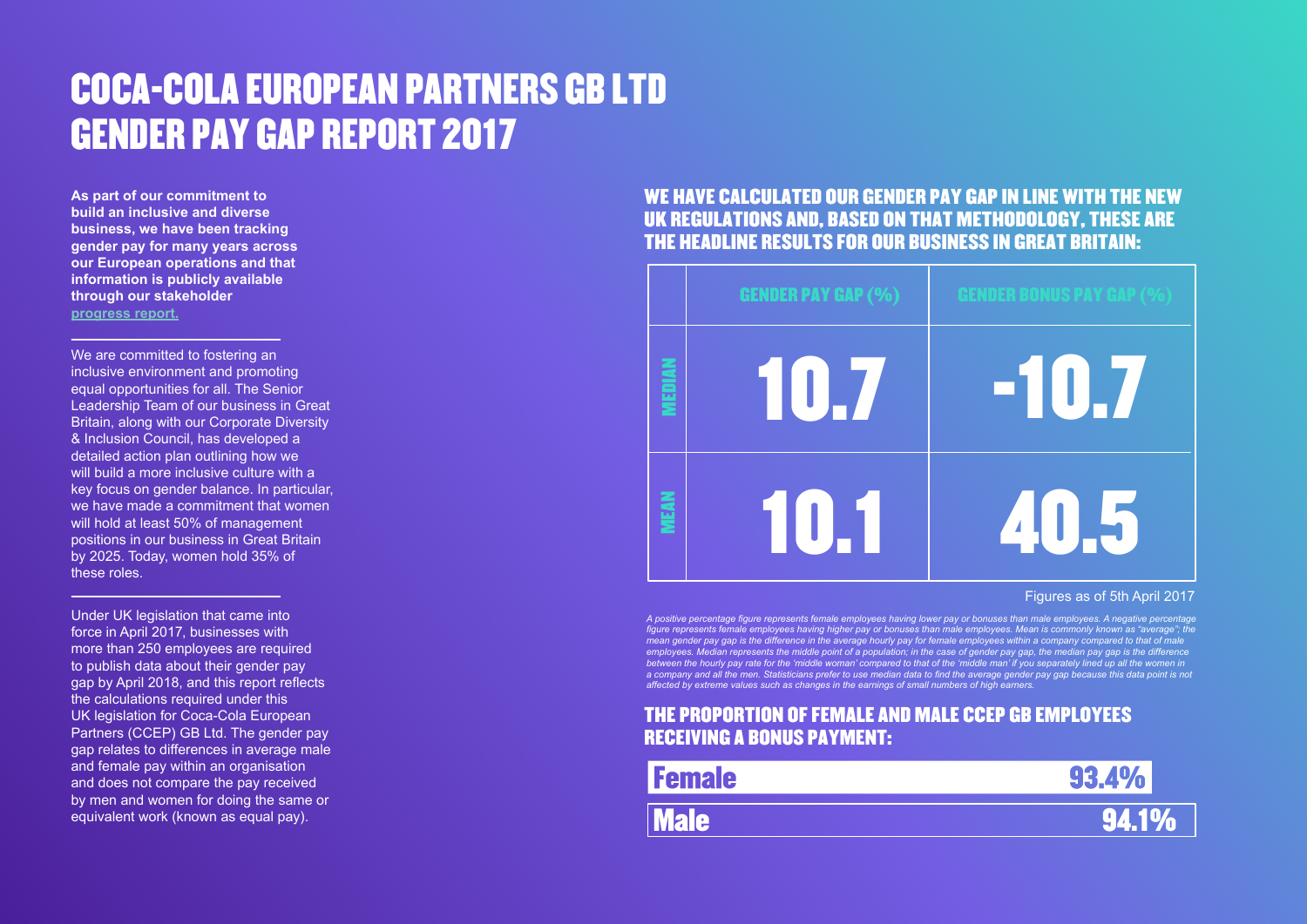# WE ALSO REPORT ON THE PROPORTION OF EMPLOYEES FROM EACH GENDER IN EACH PAY QUARTILE:



*Quartiles represent the pay rates from the lowest to the highest for our GB employees, split into four equal sized groups. These graphs show the percentage of men and women in each quartile.*

## UNDERSTANDING OUR GENDER PAY GAP:

In Great Britain, we make, sell and deliver some of the country's best-selling soft drinks brands. We are a large local employer and our roots are firmly based within the communities in which we do business. We employ 3,600 people across England, Scotland and Wales in manufacturing sites, distribution depots and offices, as well as having

a significant national field-based and home-based salesforce.

Our head office in Great Britain is also home to our corporate headquarters for Europe, which means our gender pay gap data includes information relating to those members of CCEP PLC's global Senior Leadership Team who are based in this country. The global Senior Leadership Team comprises our Chief Executive Officer and all his direct reports.

#### FEMALE AND MALE EMPLOYEES BY BUSINESS AREA\*

Corporate functions (senior leadership team, commercial development, corporate strategy, finance, HR, IT, Legal and communications)



Supply Chain (Manufacturing and logistics)



Commercial (Field sales, national sales, marketing and strategic planning)



*\*Totals as of December 2017*

#### WHAT DOES OUR DATA TELL US?

The analysis of our data tells us that our gender pay gap as of 5<sup>th</sup> April 2017 arises as a result of two key factors:

- Fewer women hold the most senior positions within our business in Great Britain, including those within the Senior Leadership Team and at our Vice President/ Director level of management.
- We employ more men than women in our manufacturing operations and this is where we have a significant number of highly technical and shift-based roles which attract a pay premium.

How do we compare with other businesses? Every company is different, so direct comparisons are hard to make. However, our gender pay gap (using the median figure) is 10.7% while data released by the shows that the national gender pay gap for all employees is 18.4%\*\*. We are committed to taking the actions that will improve the diversity of our business and help us to reduce our gender pay gap. *\*\*ONS 2017*

When looking at gender pay gaps, statisticians such as the Office for

National Statistics prefer to analyse median data points because these are not impacted as much by outlying values, such as the earnings of small numbers of very senior leaders. In our case, this is particularly important when looking at data for the gender bonus pay gap: our mean figure of 40.5% includes our global Senior Leadership Team (note) also that bonus payments under these regulations include stock awards), while the median figure shows our female colleagues earn a 10.7% higher bonus on average than male colleagues.